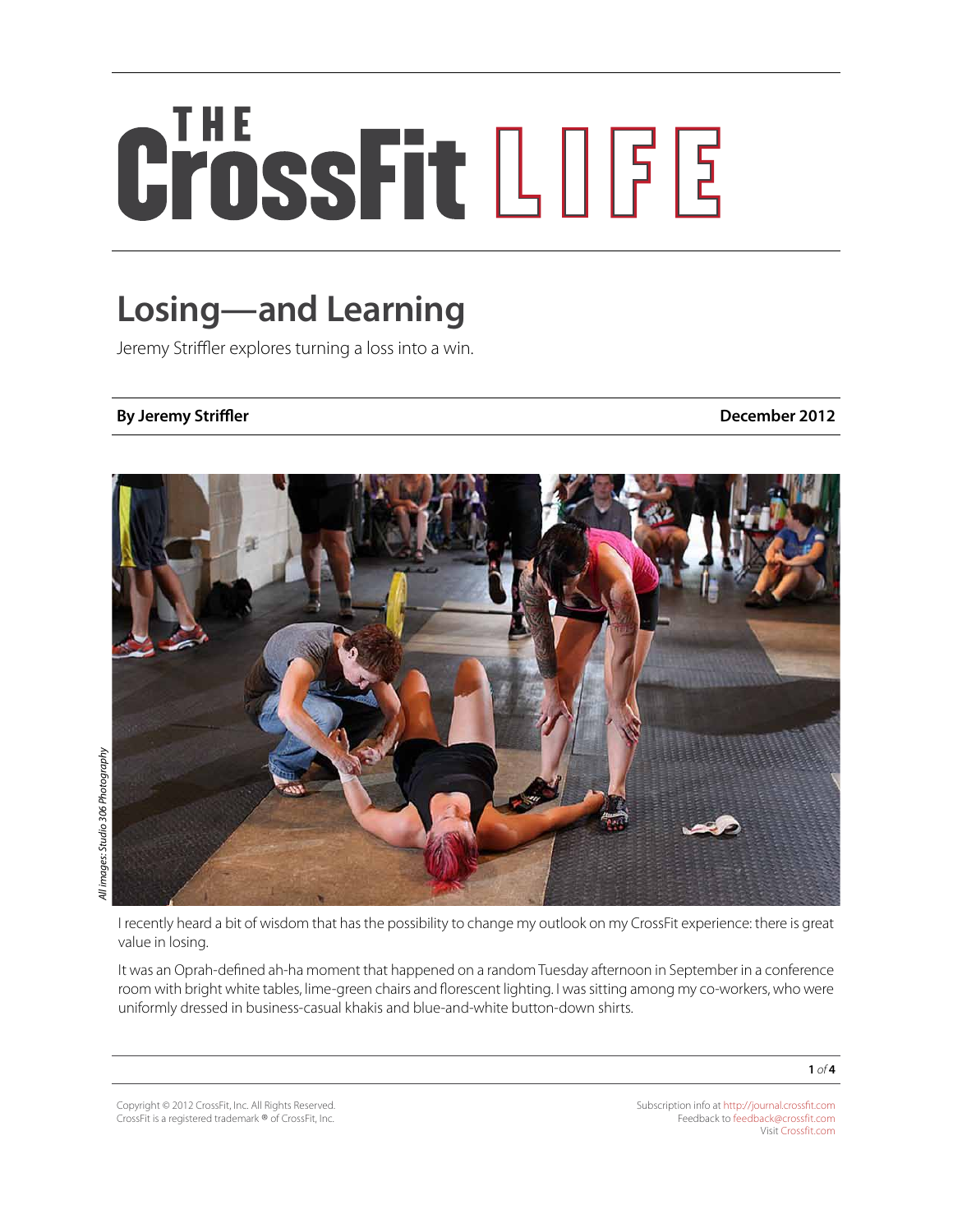

*The WODs that defeat you are the ones that teach you.* 

I was attending an internal company presentation on winning multi-market accounts. One of the senior executives was instructing the collected group of commercial real-estate brokers to not be disheartened by a loss during our pursuit of new business. Rather, he astutely recommended treating each loss as an opportunity to learn.

Probably to his chagrin, my first thought was not how this applied to my day-to-day job. Instead I jotted the note down and drew a sharp arrow with a pen and scribbled "CrossFit."

It's a timeless saying that you learn from your mistakes. It had been told to me in the past by my parents, teachers, coaches and friends. But in that moment, it was the exact thing I needed to hear in relation to my most recent CrossFit experience.

#### **Feeling Like a Loser**

Two days before I had found myself lying on the cold, tile floor of the tiny bathroom in my gym, TwinTown CrossFit (TTCF), after finishing the WOD. After 14 months and over 100 workouts, I had never felt worse.

It had started off well enough with the buy-in. Every minute on the minute for 10 minutes, we did 3 hang power snatches, 3 snatch balances and 3 overhead squats with a PVC pipe. It was 11 a.m. on a beautiful Sunday morning, and we had a good group of the usual suspects in class together. With a nice breeze coming in through the garage door and some good tunes playing, the 10 minutes flew by with little cause for concern.

Next up was the main WOD: 10 rounds of 10 kettlebell swings, 10 push-ups and 10 box jumps. We grabbed a light kettlebell, and our coach, Peter, reviewed the proper form for the swings. He went around the circle and observed everybody's technique. Once he as satisfied, we grabbed the kettlebell we would use for the WOD and did a few more swings to make sure we felt comfortable with the weight for that many rounds.

Everyone set up his or her area and got psyched up to attack the WOD. I figured out where I would do my push-ups, set up my box and put on my gloves. I situated myself so I was facing away from everyone and able to get into the zone to focus on the work ahead.

A deep breath and I watched the clock as we counted down 10 seconds to begin. With the blare of the music and the ring of the clock, I was off.

The first two or three rounds went by without a hiccup. And then … .

My stomach started to turn with every box jump, sloshing and churning and knotting itself into a maelstrom. I was breathing heavily and sweating excessively. A stain in the shape of a heart began to form on my shirt. It looked the Grinch's organ after his heart grew three sizes.

Round 4 was worse than 3, and so on. I was resting between each round, and by Round 6, I was resting between the individual box jumps. I was not a happy camper and showing signs of distress. Peter checked in with me as I was giving the universal symbol of looking like I was going to vomit: a clenched fist raised to my lips.

**2** *of* **4**

Copyright © 2012 CrossFit, Inc. All Rights Reserved. CrossFit is a registered trademark ® of CrossFit, Inc.

Subscription info at <http://journal.crossfit.com> Feedback to [feedback@crossfit.com](mailto:feedback@crossfit.com) Visit [Crossfit.com](http://crossfit.com/)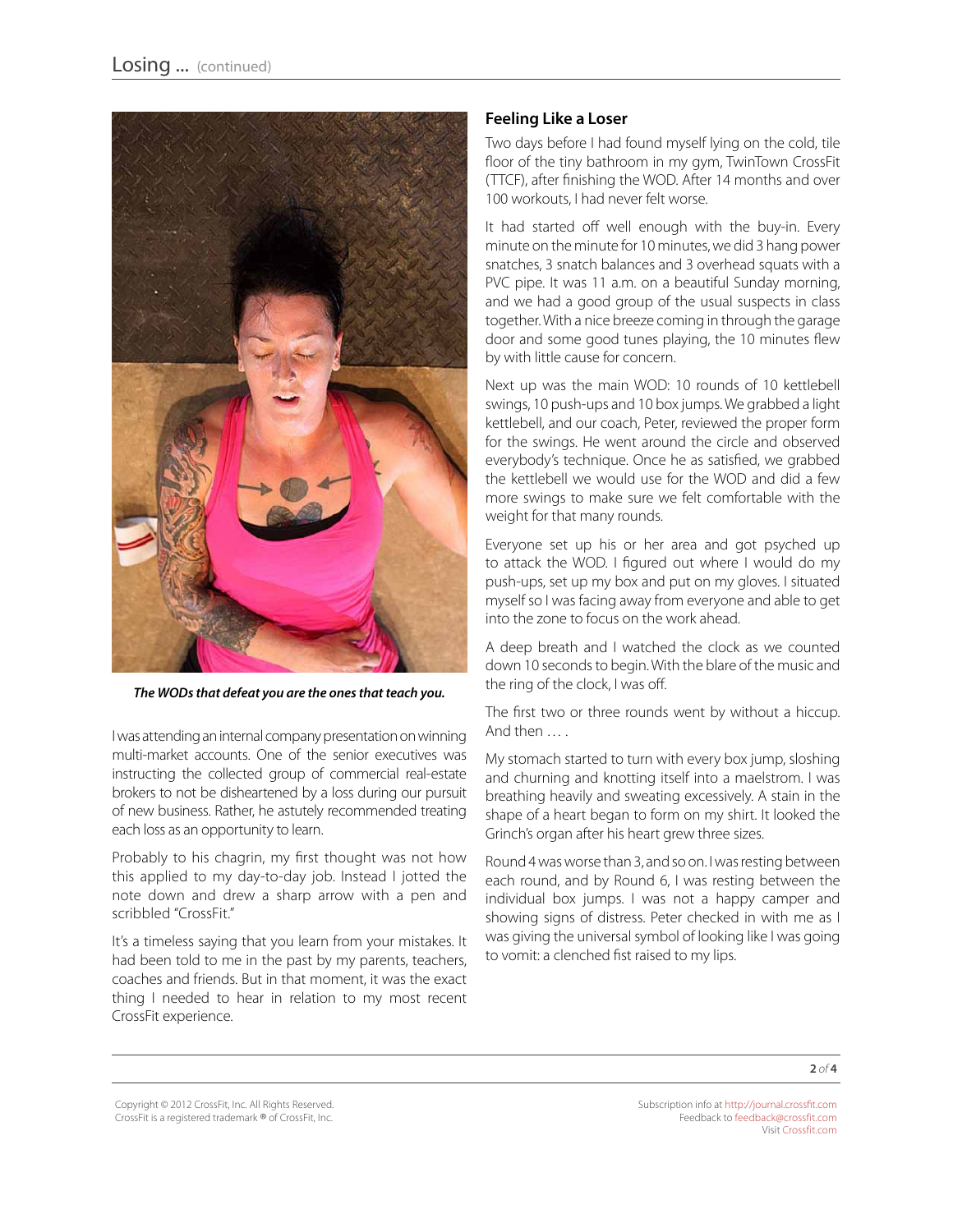With two rounds left, I was walking around in circles trying to breathe and ignore the puking feeling that had taken over. Coach Peter mercifully interfered and switched in a much lighter kettlebell. I did the 10 swings and grimaced through 10 push-ups. I knocked the top box off my stack so I hardly had to jump. Others cheered me on in the background, but their encouragement was muffled by the dizziness.

I hustled through the last round and went straight to the bathroom to stare into the toilet. I didn't need to call time as everyone knew I was done.

Thankfully, I didn't throw up but I did end up lying on the tile floor, miserable at what could be deemed a "loss" at the gym.

#### **Studying the Loss**

What had happened? Why was I staring up at the shelves above the toilet with the packaged rolls of paper towels and tissue boxes?

The fact was I had treated my body poorly that weekend. On Friday, I had consumed an excessive amount of calories at the Minnesota State Fair—a cornucopia of corn dogs,

deep-fried apple pie with cinnamon ice cream, thin crust pizza topped with corn and bacon, and Sweet Martha's chocolate-chip cookies. And on Saturday I had drunk more tall boys than usual at a TTCF party that got extended many hours with trips to more bars and me singing Neil Diamond's *America* during karaoke at the local VFW. As predicted, I also didn't get a good amount of sleep either night. A cheat day had turned into a long cheat weekend.

While these may be seen as excuses or temporal conditions, I paid a heavy tuition that morning. I learned very clearly that I cannot expect to perform well in a WOD on any given day of the week just because I CrossFit. What I do outside the gym has a very real effect on how I do in the gym.

Forget this one bad weekend; the lesson remains that as an athlete, I need to be mindful of my nutrition, my sleep and my general well-being to derive the true benefit of CrossFit.

It's an idea that Teddy, Peter and the rest of the coaches at TTCF preach every day, but I needed a real "loss" for it to sink in.



*Losing isn't a bad thing if you can learn something that will help you win the next battle.*

Copyright © 2012 CrossFit, Inc. All Rights Reserved. CrossFit is a registered trademark ® of CrossFit, Inc.

Subscription info at <http://journal.crossfit.com> Feedback to [feedback@crossfit.com](mailto:feedback@crossfit.com) Visit [Crossfit.com](http://crossfit.com/)